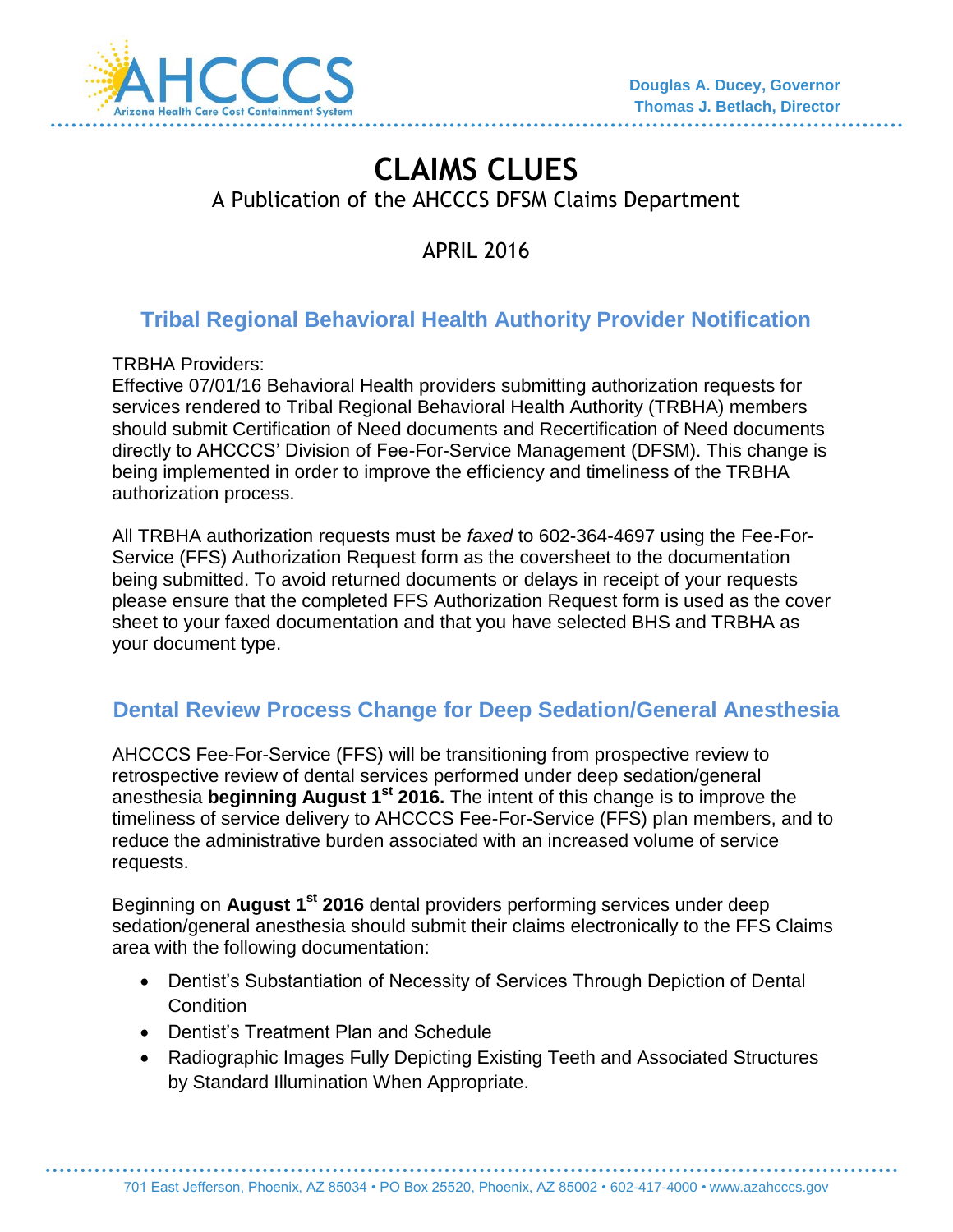\**Please note that Fee-For-Service claims found to have been reimbursed incorrectly are subject to recoupment.* 

**This change does not impact existing prior authorization requirements for other dental services**. Please continue to submit dental prior authorization requests using the completed Fee-For-Service Authorization Request form as the coversheet to your documents for the following dental services *at least 7 days in advance of the date of service:*

- Removable Dental Prosthetics (including complete and removable partial dentures)
- Cast Crowns
- Orthodontia Services
- Pre Transplant Dental Services

Services requiring Prior Authorization should be mailed to the AHCCCS FFS Prior Authorization area with the following documentation:

- Completed Fee-For-Service Authorization Request form
- Dentist's Substantiation of Necessity of Services Through Depiction of Dental Condition
- Dentist's Treatment Plan and Schedule
- Radiographic Images Fully Depicting Existing Teeth and Associated Structures by Standard Illumination When Appropriate. If radiographs are unavailable please document why.

Dental authorization requests should be mailed to: AHCCCS DFSM – Prior Authorization: Dental Mail Drop # 8900 701 E. Jefferson Street Phoenix, AZ 85034

Fee-For-Service Authorization Request Forms Can be Found at: <https://www.azahcccs.gov/PlansProviders/RatesAndBilling/FFS/priorauthorizationforms.html>

Please direct Prior Authorization or Claims/Billing inquiries to: Fee-For-Service Prior Authorization Line: 602-417-4400 Fee-For-Service Claims Customer Service: 602-417-7670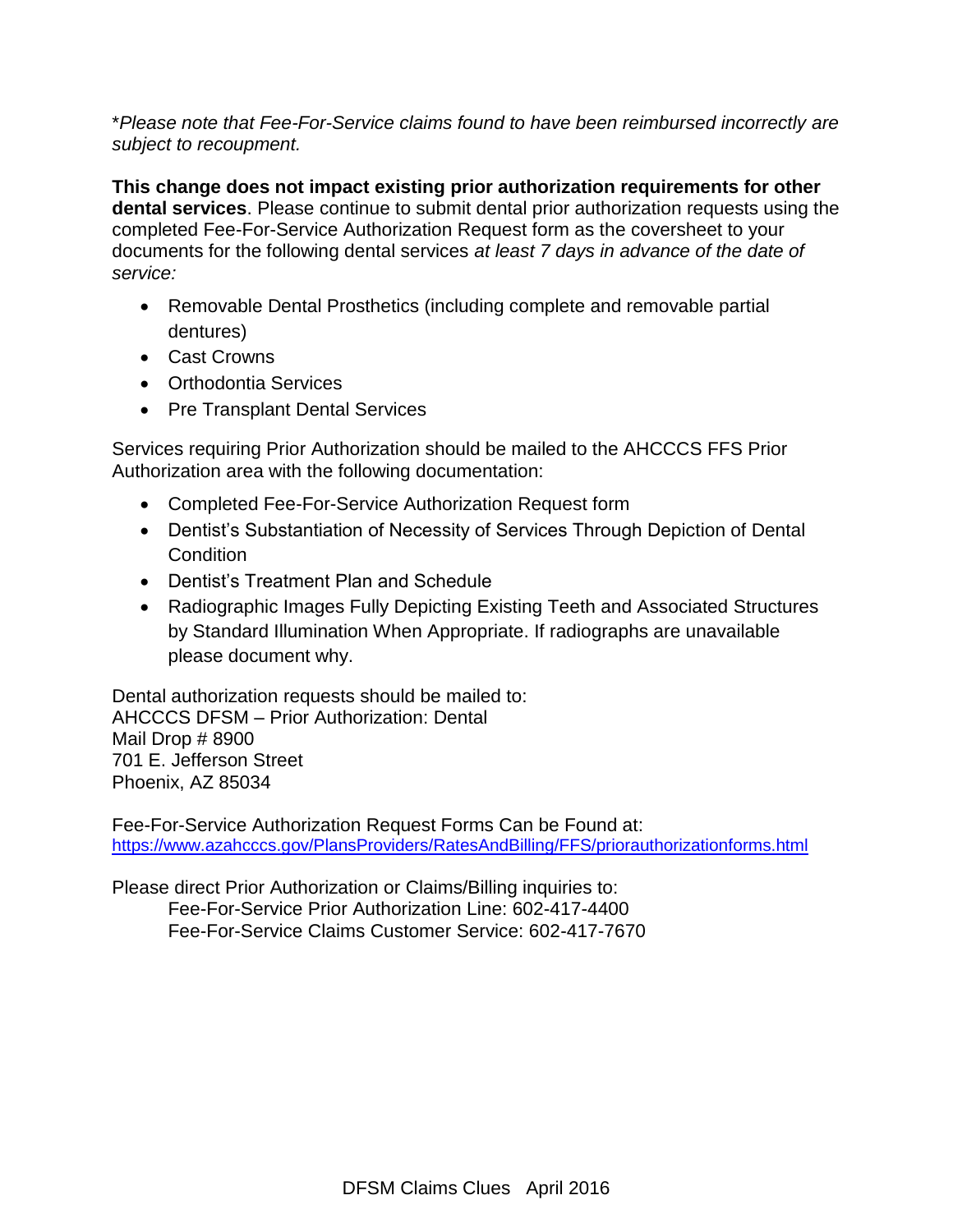#### **APR-DRG on Interim Claims**

AHCCCS has seen an increase of incorrect billings for interim claims at APR-DRG (All Patient Refined Diagnosis Related Group). The Fee-For-Service (FFS) Provider Manual, Chapter 11 Hospital Addendum APR-DRG, page 14, section 8. Interim Claims has the billing instructions specific to interim claims and the billing requirements for submitting the final claim.

The hospital is required to void all interim bills *prior to* submitting the final claim for reimbursement. The final claim will not be reimbursed until all interim claims associated with the inpatient stay are voided. Do *not* submit the final bill with the interim claim number indicated – the interim claim *must be void before submitting the final claim.*

Failure to void the interim claim(s) before submitting the final claim will cause an incorrect payment. The hospital must follow instructions and bill correctly for a clean claim.

#### **Submitting Medical Records for an EDI claim**

Providers using a clearinghouse or EDI (Electronic Data Interchange) vendor for their claims may also upload the imaged medical records. The provider should advise the clearinghouse vendor to create a PWK number at the time of claim submission. The clearinghouse vendor must then provide the PWK number to the provider's billing staff to submit the imaged records using the AHCCCS online web portal. The PWK number entered on the web portal should match to the same PWK number on the claim, allowing successful linking.

## **When Your Claim Is Denied For Medical Documentation**

AHCCCS will deny a claim when medical records are required for review. The provider can upload the medical documentation on the web portal using the claim number. It is not necessary to rebill the claim to upload the documentation.

The medical documentation must be uploaded on the web portal within 45 days from the submission date of the denied claim. Using the claim number, the documentation will link automatically to the claim.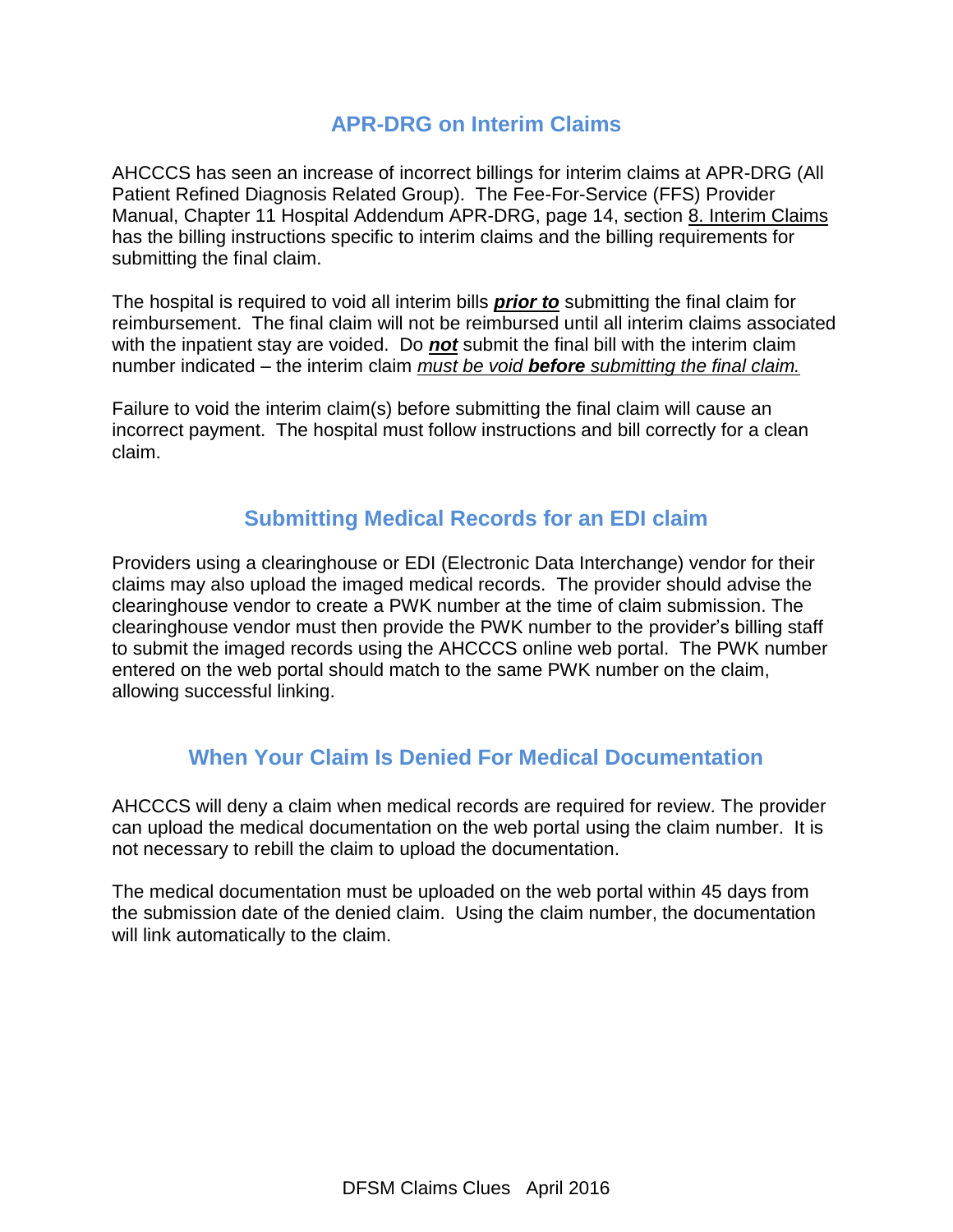#### **NEMT Providers: Provider Registration Records Update**

The AHCCCS Provider Participation Agreement for NEMT (Non-emergency Medical Transport) providers requires that Provider Registration be notified within 30 days of any updates and/or changes to:

- Fleet vehicles list
- Current registration for each fleet vehicle listed
- Current insurance coverage for each fleet vehicle listed
- Employed drivers

The Quarterly Quality audits for NEMT claims will now include verifying fleet vehicle, registration, insurance and employed drivers from the information submitted on the claim's trip report. If the trip report information does not match to Provider Registration documentation an audit error will be charged.

The provider must submit the updated documentation to Provider Registration to avoid audit error recoupment.

Refer to the Provider Registration webpage for the NEMT Provider Profile form at <https://www.azahcccs.gov/PlansProviders/Downloads/NonEmergencyTransportationProvider.pdf>

## **AHCCCS Provider Participation Terminated For Inactivity**

A provider's participation in the AHCCCS program may be terminated for any of several reasons, including inactivity. Provider participation may be terminated if the provider does not submit a claim to the AHCCCS Administration or one of the AHCCCS managed care health plans or program contractors within the past 24 months.

Provider Registration is preparing to identify providers with no activity within the past 24 months. If AHCCCS has not received a claim or an encounter for the past 24 months, these providers will be terminated for inactivity**.** 

A new registration packet will be required to reactivate providers who reapply following termination for inactivity.

Refer to Chapter 3 of the AHCCCS FFS Provider Manual for information on provider participation.